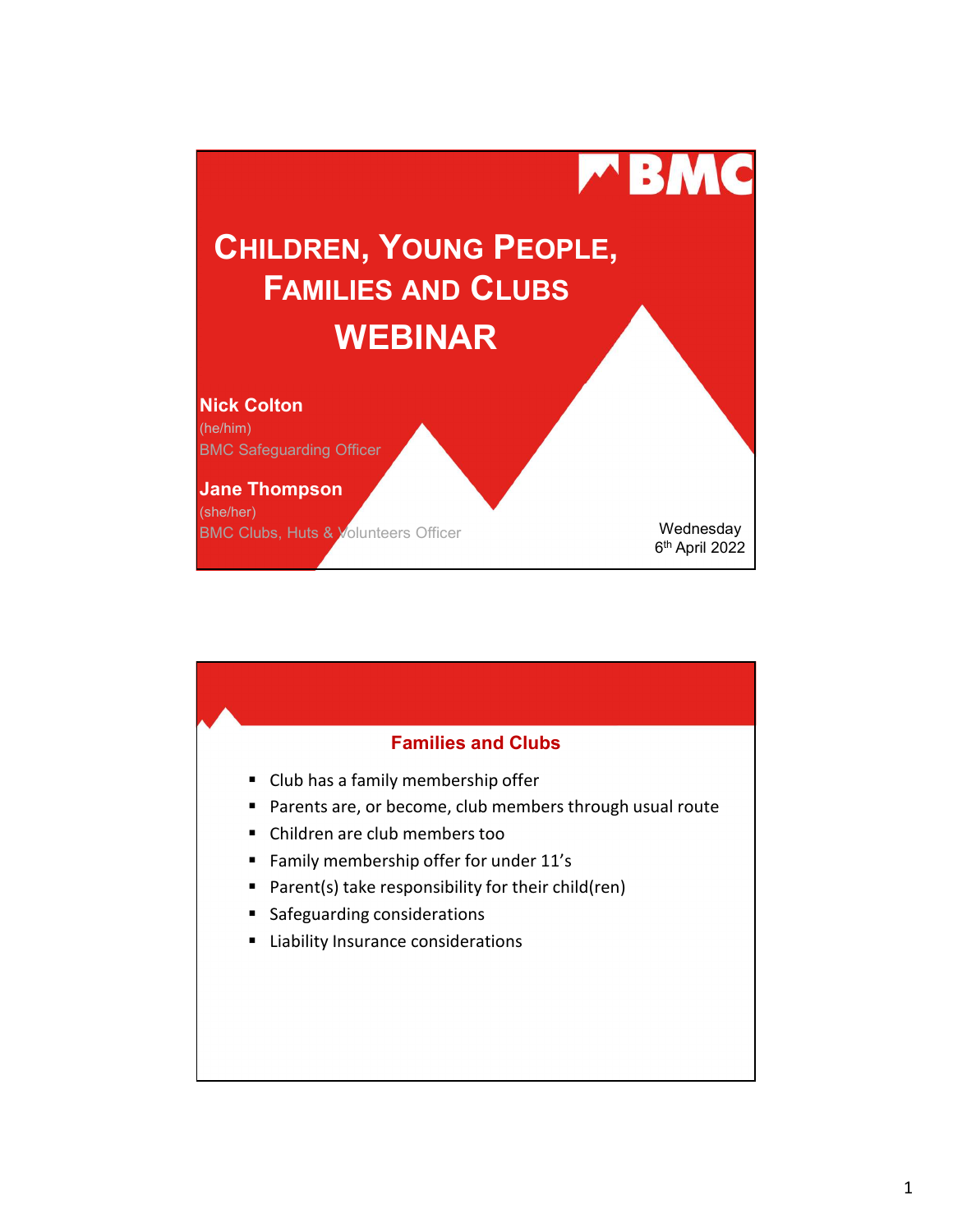## Young People in Clubs

- Club may or may not have a family membership offer, but will accept under 18's without a parent being a member
- **Club may have a separate section for under 18's**
- The under 18's are all members of the club
- Parent(s) may be present at meets
- Club will take responsibility for the young people
- **Safeguarding considerations**
- **E** Liability Insurance considerations

## Clubs for Young People

- Club is established for young people
- 
- Safeguarding considerations<br>
Liability Insurance considerations<br>
Club is established for young people<br>
Club is run by over 18's leaders, parents, instructors etc.<br>
The young people and volunteers are all membe
- Some parent(s) may be present at meets
- Club will take responsibility for the young people
- **Safeguarding considerations**
- **E** Liability Insurance considerations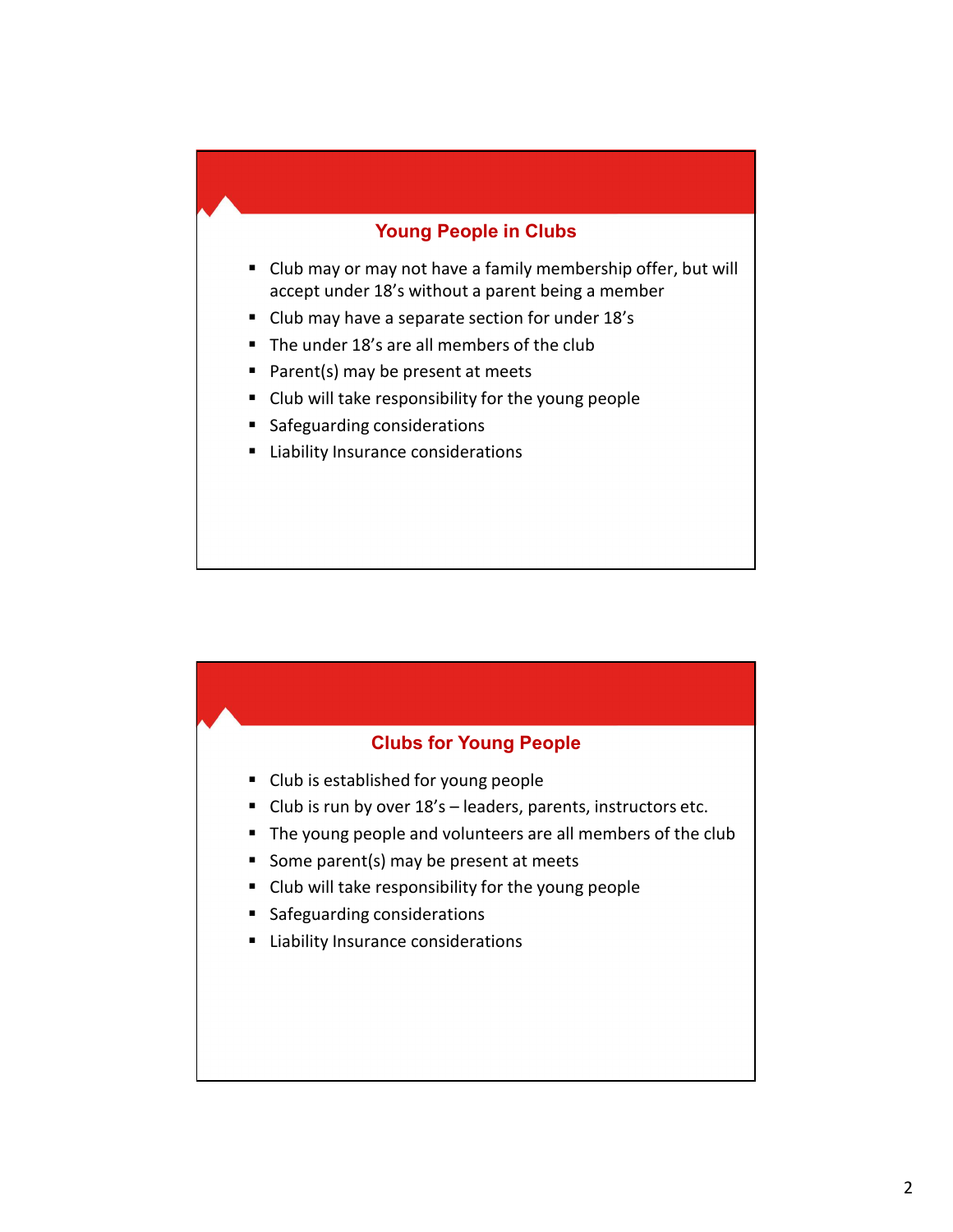## Final thoughts…

- A system that works for your club
- **Safeguarding implications**
- **Liability insurance**
- Great for re-engaging members who have had to reduced their involvement in the club
- Useful for growing membership numbers
- Early engagement with future adult members of the club